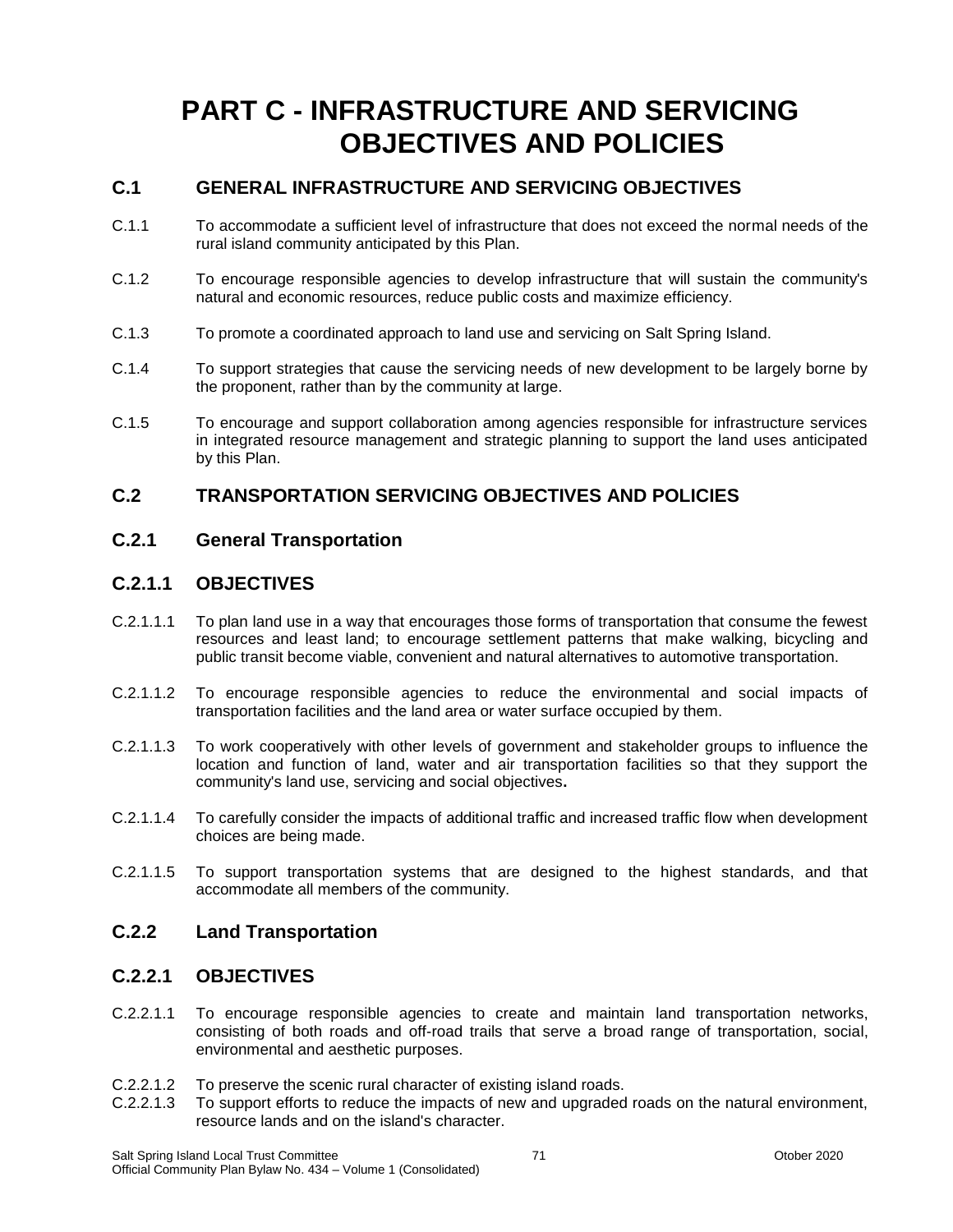- C.2.2.1.4 To support efforts to reduce the public cost of road network maintenance.
- C.2.2.1.5 To support efforts to ensure that island roads are safe, effective and equally inviting for bicyclists, pedestrians, equestrians, and motorists.
- C.2.2.1.6 To give special attention to the creation of safe pedestrian footpaths and bicycle paths in all areas, particularly in or near village areas. To encourage responsible agencies ensure that roads and high speed traffic do not act as barriers to the social and business functions of villages.
- C.2.2.1.7 To support the safe delivery of emergency services to residents.
- C.2.2.1.8 To support the initiatives of the Salt Spring Island Transportation Commission to provide and promote multiple modes of transportation (including parking and transportation demand management strategies) to reduce the use of private automobiles.
- C.2.2.1.9 To support the development of walking and bicycling facilities that provide direct and efficient onroad and off-road paths that are separate from motorized vehicles.
- C.2.2.1.10 To support the safe and efficient delivery of commercial goods and services to residents and businesses.

## **C.2.2.2 POLICIES**

C.2.2.2.1 The Local Trust Committee will adopt the hierarchy of road standards for Salt Spring Island shown on Map 3 to identify the Ministry of Transportation and Infrastructure's minimum and maximum design standards for island roads.

> *Background Note: These standards are the same as the ones agreed to by the Islands Trust, the Local Trust Committee, and Ministry of Transportation and Infrastructure following community consultation in the early 1990's and updated from time to time.*

- C.2.2.2.2 The Local Trust Committee will seek a variety of strategies, including agreements with the Ministry of Transportation and Infrastructure to develop the lowest safe design speeds and road standards consistent with the island's existing rural character. The Local Trust Committee should not usually support the development of roads by the Ministry with impacts that significantly exceed those of existing roads on Salt Spring Island.
- C.2.2.2.3 The Local Trust Committee will continue its ongoing contact with the Ministry of Transportation and Infrastructure regarding road standards, as outlined in its Letter of Agreement. The Local Trust Committee will also seek to participate in comprehensive road network planning in the island's less developed areas.
- C.2.2.2.4 The Local Trust Committee will seek community advice regarding land transportation issues through the Salt Spring Island Transportation Commission.
- C.2.2.2.5 The Ministry of Transportation and Infrastructure and the Salt Spring Island Transportation Commission should be encouraged to develop a bicycle and pedestrian network to be developed as part of the Ganges Public Pathway System, the island's public trail system and as part of the CRD's Regional Trail Network. This network should consist of off-road trails as well as on-road bicycle lanes. Roads that should be given priority for the development of bicycle routes are included on Map 4. All other roads on the island should also be considered bicycle routes, although lower traffic speeds mean that separate paths may not be required. The construction of those bicycle lanes that provide a safe route to public schools is identified as a priority in development of island bicycle paths. Bicycle lanes should be developed in consultation with the Salt Spring Island Transportation Commission, in coordination with Salt Spring's overall transportation strategy.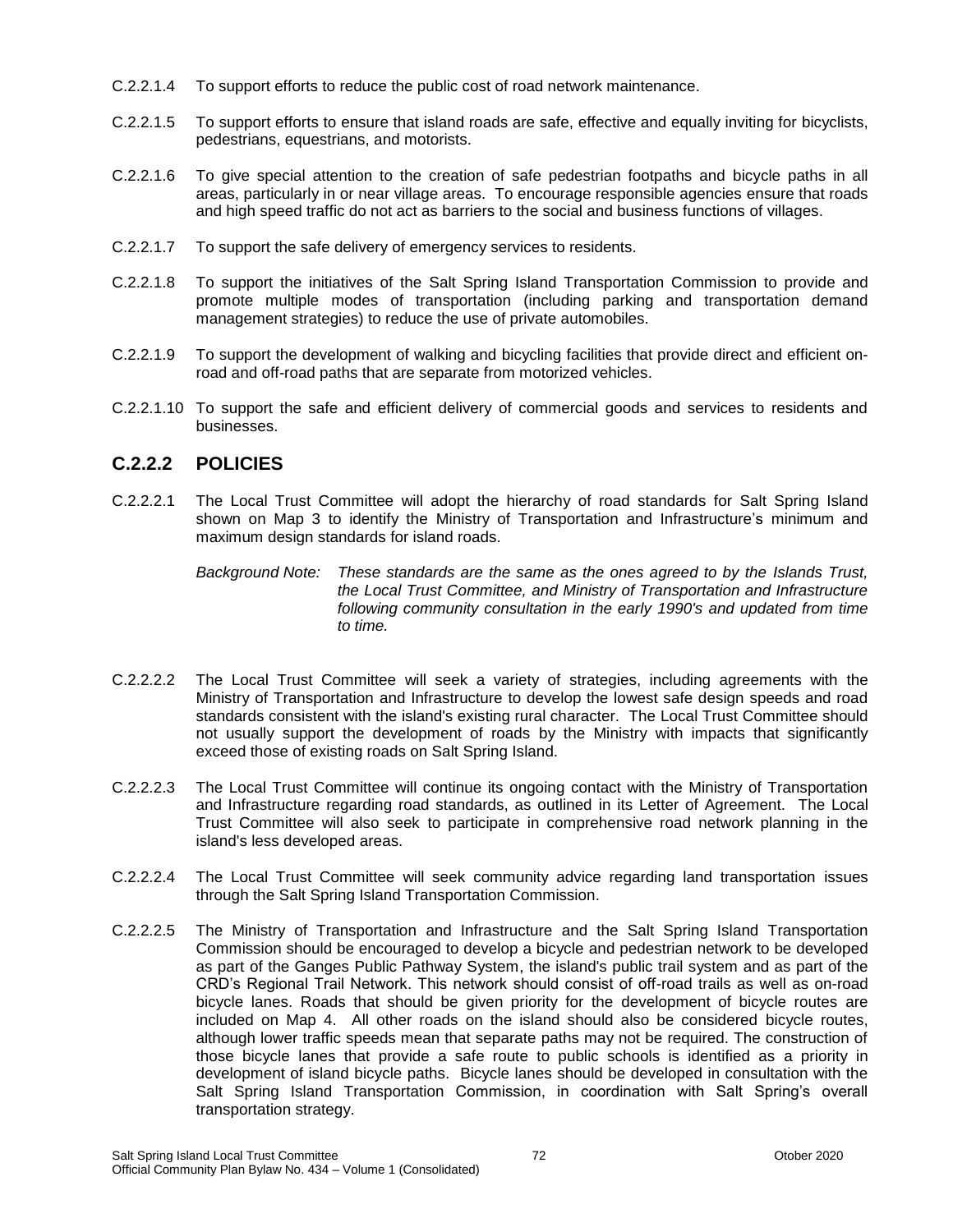- C.2.2.2.6 The construction of walking and bicycle pathways for transportation or recreation is an eligible community amenity, which could be exchanged for a higher density of development as outlined in Appendix 3. If bicycle and walking pathways are constructed in this way, those parts of the bicycle network and walking pathways that provide safe routes to public schools should be identified as high priority, and should be developed in consultation with the Salt Spring Island Transportation Commission, in coordination with Salt Spring Island's overall transportation strategy.
- C.2.2.2.7 Roads where public transit is currently established are shown on Map 5. These routes are identified so that other planning policies related to public transit can be applied to specific routes. Map 5 should be updated and amended as public transit routes change and are expanded in the future.
- *BL488*  C.2.2.2.8 The Local Trust Committee will support a review of the routing of and rationale for the development of an alternate route (Main Rural standard) around the Ganges Village Core, in consultation with the Ministry of Transportation and Infrastructure and the Salt Spring Island Transportation Commission. Such a route should only be developed where impacts on parks, the environment and lands within the Agricultural Land Reserve can be minimized. Zoning amendments which would increase the area of commercial or *general employment* development next to the route should be avoided. An exception could be light industrial or other *general employment* develoment near the intersection of Rainbow and Atkins roads.

*Background Note: The location of a Ganges Alternate Route within the Agricultural Land* 

*Reserve is not to be construed as having the endorsement of the Agricultural Land Commission. The construction, upgrading and dedication of those portions of this route that are within the Agricultural Land Reserve may not proceed without the approval of the Commission.*

- C.2.2.2.9 The Local Trust Committee should consider the North Ganges Transportation Management Plan and other transportation plans developed by the Salt Spring Island Transportation Commission as guiding documents for land use and transportation planning and implementation.
- C.2.2.2.10 The Local Trust Committee could consider rezoning applications that would allow higher density in exchange for the dedication or construction of a Ganges Alternate Route. Such applications should follow the guidelines in Appendix 3.
- *(07/20)* C.2.2.2.11 The Development Permit process will continue to include objectives and guidelines to encourage new commercial, *general employment* and multi-family developments to support pedestrian and bicyclist use. Development permit area guidelines should



ISLAND ROAD photo: M. Levy

include construction of safe pedestrian walkways to the nearest main road or pathway, in consultation with the Ministry of Transportation and Infrastructure and the Salt Spring Island Transportation Commission.

C.2.2.2.12 Some road segments with scenic or heritage importance are designated on Map 15. Policies regarding future designations of scenic and heritage road segments will be developed in consultation with the Ministry of Transportation and Infrastructure and the community.

*(07/20)*

*BL488*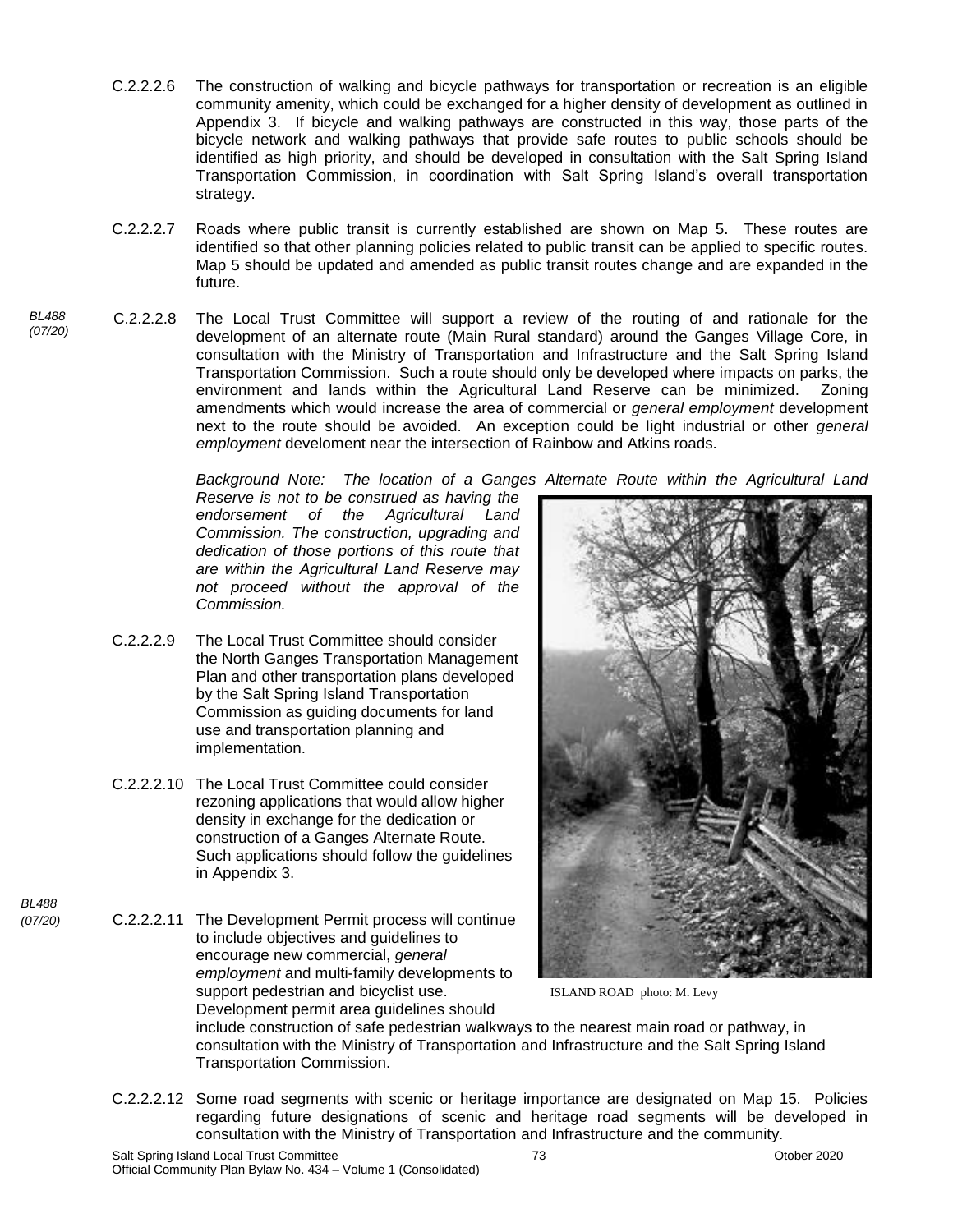- C.2.2.2.13 The Local Trust Committee will support the continued development of inter-connected pedestrian pathways and trail networks.
- C.2.2.2.14 The Local Trust Committee should retain subdivision regulations that reduce impacts of new road development on the natural environment and resource lands and maintain the character of residential areas.
- C.2.2.2.15 When considering rezoning applications, the Local Trust Committee should ensure that the proposed zoning change supports the development of *non-automotive* transportation and public transit service.
- C.2.2.2.16 The Local Trust Committee should not support road development or improvements that would increase traffic speeds to the detriment of *non-automotive* transportation, or environmental, aesthetic, heritage and scenic values.

- C.2.2.2.17 The Ministry of Transportation and Infrastructure is strongly urged to consider the objectives of this Section in decisions regarding road development and maintenance on Salt Spring Island. The Ministry is especially encouraged to continue consultation with the Local Trust Committee, and to consider environmental, social, heritage and scenic values in decision-making. The Ministry, through the Letter of Agreement with the Islands Trust, is specifically encouraged to support applications for work within road networks made to create sidewalks, walking, hiking and bicyclist paths, trailhead parking, bus pullouts and other *non-automotive* transportation amenities.
- C.2.2.2.18 The Ministry of Transportation and Infrastructure, the Salt Spring Island Parks and Recreation Commission, Salt Spring Island Transportation Commission, and the local bicycling community are encouraged to cooperate with the Local Trust Committee to develop the roadside bicycle lanes shown on Map 4.
- C.2.2.2.19 The Ministry of Transportation and Infrastructure, the Salt Spring Island Transportation Commission, the Agricultural Land Commission, the Subdivision Approving Officer and the Capital Regional District are urged to consider the rationale for and routing of a Ganges Alternate Route.
- C.2.2.2.20 Subdivision applicants are encouraged to support the objectives of this section by developing subdivision designs that reduce road construction and encourage *non-automotive* travel. Proposals that cluster development, provide internal walking or bicycling routes, and recognize existing public transit routes are especially encouraged.
- C.2.2.2.21 B.C. Transit and Salt Spring Island Transportation Commission are encouraged to continue the development of public transit on Salt Spring Island, and to develop new routes that connect with walking and bicycling routes.
- C.2.2.2.22 The Local Trust Committee will continue to support the formation of neighbourhood groups with an interest in maintaining island road character.
- C.2.2.2.23 The Local Trust Committee should work with the Ministry of Transportation and Infrastructure and Salt Spring Island Transportation Commission to plan and carry out "traffic calming" and transportation demand management strategies and develop pedestrian, bicycling and transit amenities in island villages, seniors facilities, school zones and recreation zones.
- C.2.2.2.24 Utilities and other commercial users of public rights-of-way are urged to cooperate in the protection of the character of designated scenic and heritage roads and heritage trees.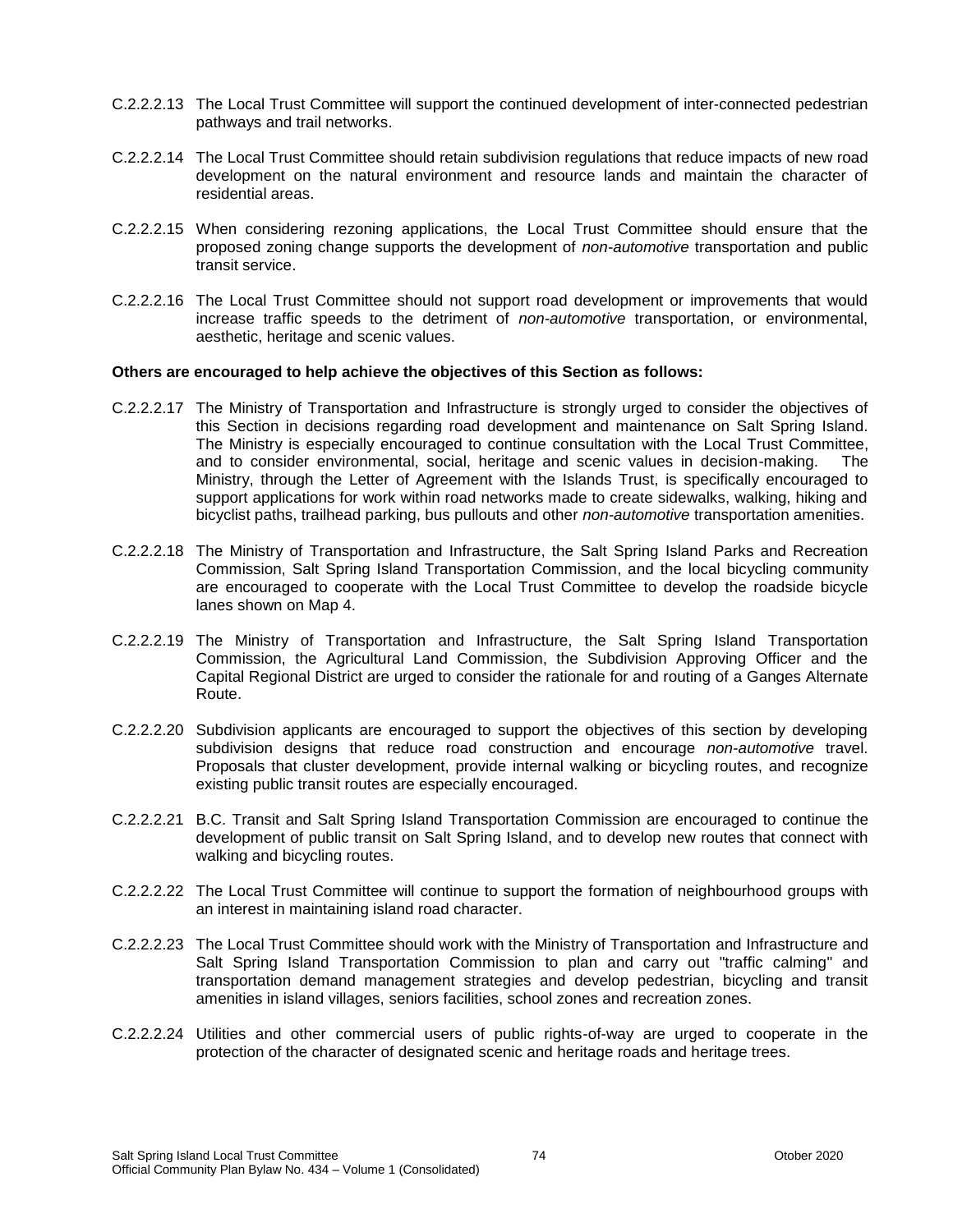## **C.2.3 Automobile and Bicycle Parking**

#### **C.2.3.1 OBJECTIVES**

- C.2.3.1.1 To develop parking standards that encourage a compact pedestrian character rather than an automotive environment in village core areas; to avoid the deterioration in pedestrian character and economic vitality that could result from an oversupply or poor location of automobile *parking space*s.
- C.2.3.1.2 To encourage, through parking policies, environmentally-friendly transportation forms such as public transit, walking, bicycling and small automobiles.
- C.2.3.1.3 To minimize the land area devoted to automobile parking,
- C.2.3.1.4 To reduce the visual, environmental and social impacts of automobile parking areas.
- C.2.3.1.5 To provide off-street parking and loading spaces sufficient to provide for the needs of various land uses. To do so in a way that protects the safety of public roads and pedestrian routes.
- C.2.3.1.6 To provide adequate and convenient parking for the disabled.

#### **C.2.3.2 POLICIES**

- C.2.3.2.1 The Local Trust Committee should consider reviewing current parking requirements, using the development permit process or variances within villages to:
	- a. provide enough parking to accommodate the average, rather than peak parking demand
	- b. avoid development of *parking lot*s that would act as barriers to pedestrians.
	- c. accommodate alternate parking standards for small vehicles and bicycles.
	- d. support specific land uses and site designs that are consistent with community objectives. Land uses and designs that could be supported in this way include: outdoor farmers' and local craft markets; outdoor and evening activities; community cultural and spiritual land uses or events; community social support or charitable services; youth recreation facilities; *conservation* or adaptive reuse of heritage structures; mixed use projects; village core residential uses; mid-lot landscaping; and pedestrian or bicyclist amenities (including development of the Ganges Public Pathway System).

*Background Note: Parking areas with access from public roads must be approved by the Ministry of Transportation and Infrastructure to ensure that there is safe and efficient movement from the public road.*

- C.2.3.2.2 When considering rezoning applications in village areas, the Local Trust Committee will consider the impact of the proposed change on parking demand and congestion.
- C.2.3.2.3 The Local Trust Committee may consider supporting the development of aboveground automobile parking structures that help achieve the objectives of this Plan.
- C.2.3.2.4 The Local Trust Committee should review local off-street parking standards to:
	- a. allow *parking space*s for commercial, institutional and *general employment* developments to be located offsite, provided they are within a short walking distance of the *building* being served.
	- b. allow shared use of *parking space*s by uses that have different peak parking demand times.
	- c. take into account measures that reduce parking demand.
	- C.2.3.2.5 The Local Trust Committee could support rezoning applications that would replace some existing *parking space*s in the Ganges Village Core with commercial or community uses. Such applications should include *parking space*s on the edge of the village.

*BL488 (07/20)*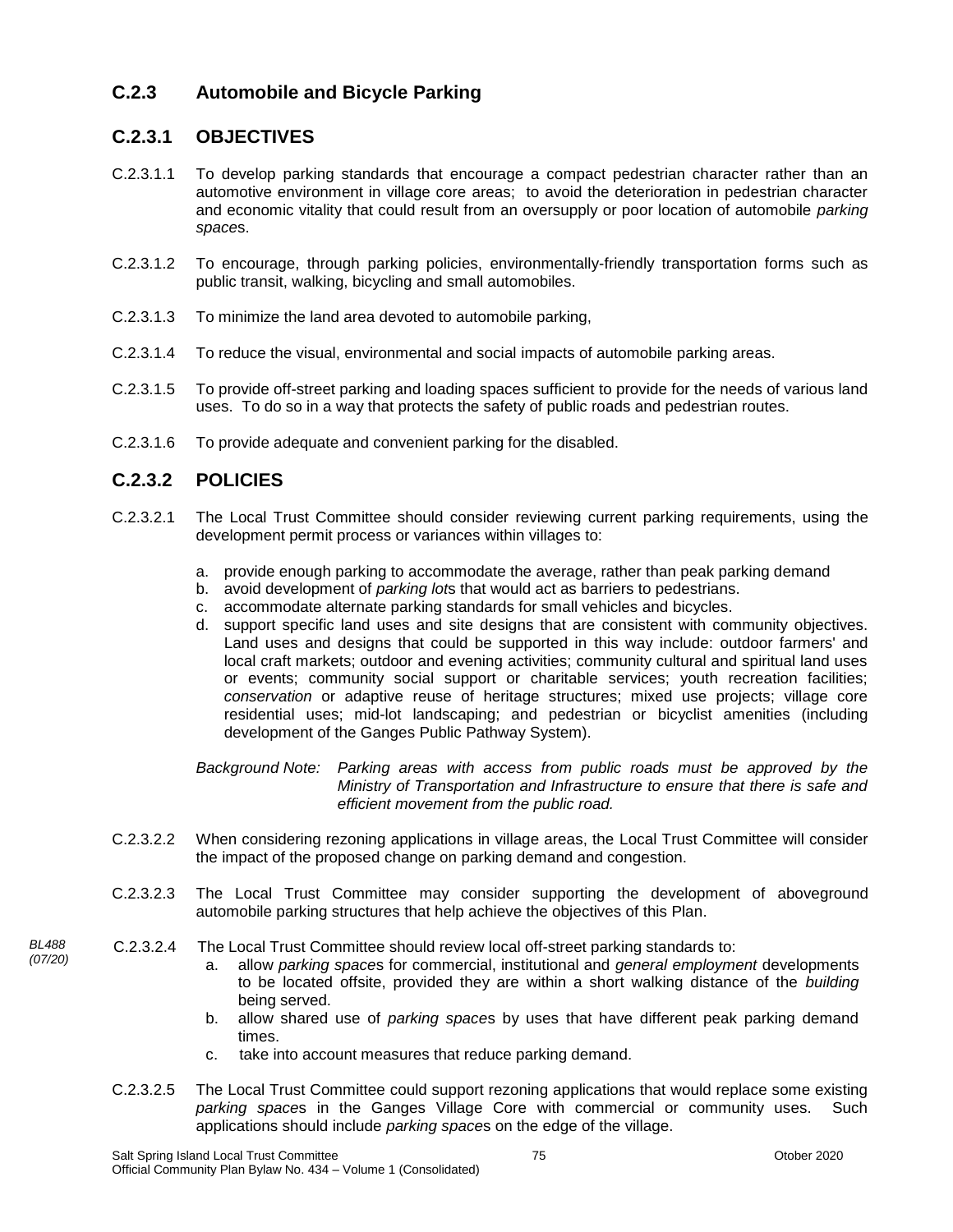*BL488*  C.2.3.2.6 The form and character of large new commercial and *general employment parking lot*s will be managed through the Development Permit process.

- C.2.3.2.7 Property owners and tenants in Village Core areas are encouraged to improve the appearance and efficiency of their existing parking areas.
- C.2.3.2.8 The Capital Regional District is encouraged to consider the development of government-owned parking areas, pursuant to Section 906 of the *Local Government Act*.
- C.2.3.2.9 The Ministry of Transportation and Infrastructure is encouraged to consider variances to parking standards in support of the objectives of this Section.
- C.2.3.2.10 The Local Trust Committee should encourage the Ministry of Transportation and Infrastructure and Salt Spring Island Transportation Commission to replace some on-street *parking space*s in villages to allow for public transit stops, or to provide facilities for pedestrians or bicyclists and traffic calming measures.
- C.2.3.2.11 The Local Trust Committee should encourage the Ministry of Transportation and Infrastructure and Salt Spring Island Transportation Commission to replace some on-street *parking space*s at the outer edge of Ganges to allow for a small tour bus stop.
- C.2.3.2.12 The Local Trust Committee should encourage the Ministry of Transportation and Infrastructure and Salt Spring Island Transportation Commission to limit on-street automobile parking to use by short-term parkers and the use of off-street lots by all-day parkers.

- C.2.3.2.13 The Local Trust Committee should support the establishment and operation of satellite *parking lot*s on the periphery of Ganges Village Core by the Salt Spring Island Transportation Commission and private entities. It should also support collection of cash-in-lieu of *parking space*s and the establishment of a reserve fund for *parking space*s according to Section 906 of the *Local Government Act.*
- C.2.3.2.20 The Local Trust Committee will support initiatives to operate a shuttle bus service between the Ganges Village Core and remote *parking lot*s.

*Background Note: Such strategies may provide convenient parking for customers of village businesses and reduce street congestion.*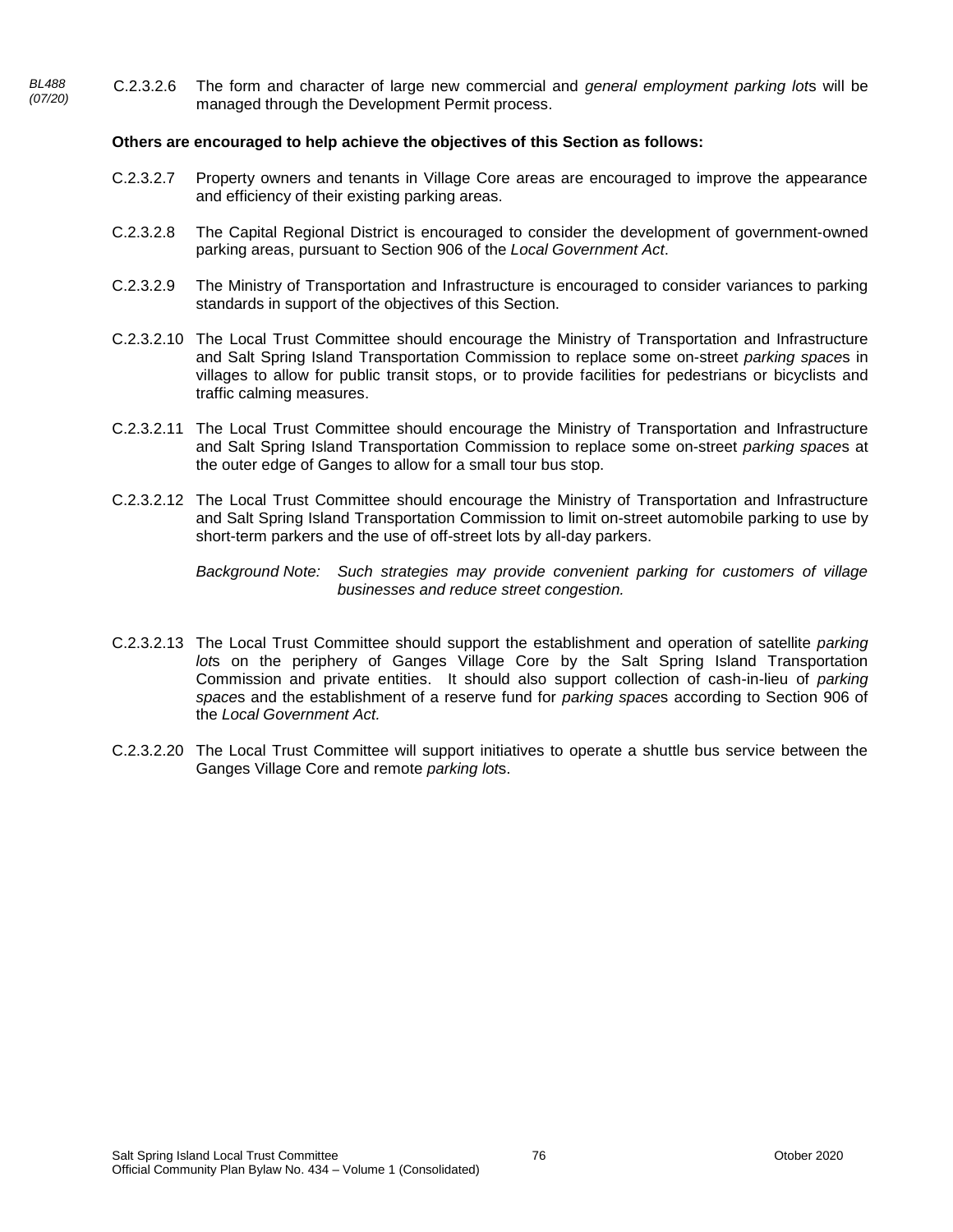## **C.2.4 Water Transportation**

#### **C.2.4.1 OBJECTIVES**

- C.2.4.1.1 To reduce the environmental impact of water transportation services.
- C.2.4.1.2 To encourage a level of public ferry service that meets, rather than precedes community needs.
- C.2.4.1.3 To encourage those kinds of water transportation that support *non-automotive* land transportation.
- C.2.4.1.4 To ensure that emergency and public school transportation are accommodated.
- C.2.4.1.5 To accommodate barge loading and unloading in areas most able to sustain the related impacts.
- C.2.4.1.6 To maintain the quiet, rural character of the island next to ferry terminals.



GANGES HARBOUR artwork: B. Curran

C.2.4.1.7 To retain existing ferry *dock* locations and island home ports for vessels.

#### **C.2.4.2 POLICIES**

- C.2.4.2.1 The Local Trust Committee should continue to seek advice about water transportation issues from its advisory bodies.
- C.2.4.2.2 Zoning changes should not be made in a way that would conflict with *dock*s used for emergency and public school transportation.
- C.2.4.2.3 The Local Trust Committee should support rezoning applications to develop additional barge loading facilities outside Ganges Harbour if they are likely to result in a net environmental and economic benefit to the community. In determining impacts, effects on roads and neighbourhoods should be considered.

- C.2.4.2.4 The B.C. Ferry Services Inc. is strongly urged to consider community objectives in its decisions related to Salt Spring Island ferry service. The Corporation is especially encouraged to consider the following recommendations in support of community objectives:
	- a. to continue to consult with the local community and stakeholder groups.
	- b. to consider the impact of the Salt Spring Island public transit service on both foot passenger and vehicle ferry traffic and to develop strategies to manage automotive traffic demand and diversify traffic loads rather than expand vessels or parking and staging areas, especially in Fulford Harbour.
	- c. to avoid responding to seasonal peaks with larger land-based facilities.
	- d. to consider facility upgrades where required that would allow commercial traffic to be spread among all three island terminals.
	- e. to give the priority of convenience to public transit, *non-automotive* and high occupancy vehicle traffic in schedules, fares and in land and vessel facilities. Special effort should be made to provide bus stopping areas, priority loading for high occupancy vehicles, bicycle racks and paths, and pedestrian lounges and paths. Consideration of pedestrian-only ferries is strongly encouraged.
	- f. to consider priority loading strategies consistent with the above recommendations that would also give priority to the community's medical and emergency traffic and to perishable agricultural goods.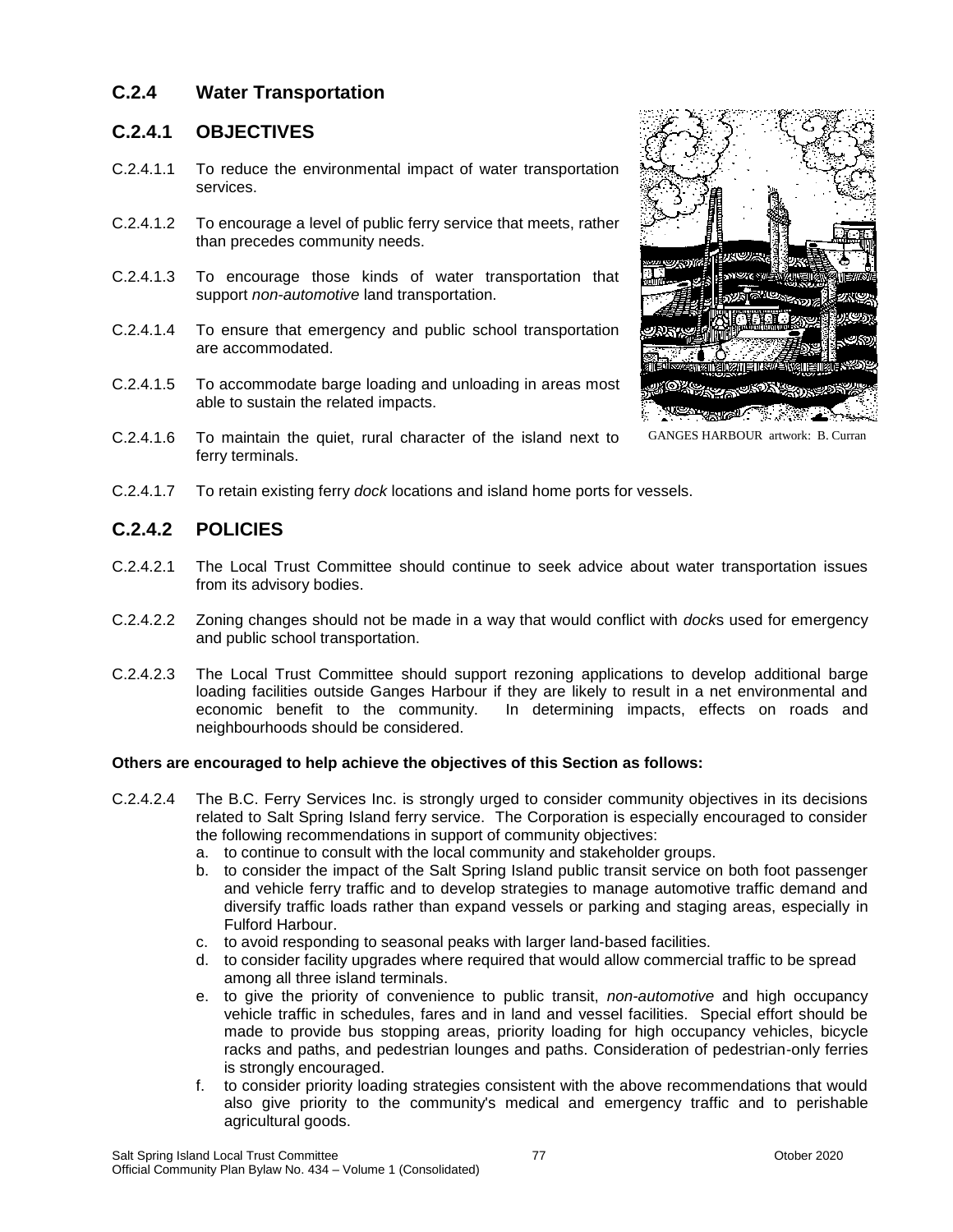- g. to address the effects of ferry customer parking and staging in Fulford Village so that the social, aesthetic and commercial functions of the village are preserved.
- h. to make necessary investments to ensure that short and long term ferry parking minimizes risks to public safety in Fulford Village.
- i. to maintain existing ferry terminals for economic and security reasons and to encourage communications and social identity among the southern islands of the Trust Area.
- j. to consider the impacts of fare increases on island residents and businesses.
- C.2.4.2.5 The Coast Guard is supported in the maintenance of boat speed limits in island harbours.
- C.2.4.2.6 The Salt Spring Island Harbour Authority and operators of existing moorage facilities are encouraged to develop and maintain ongoing programs to reduce the environmental impacts of *marina* operations.